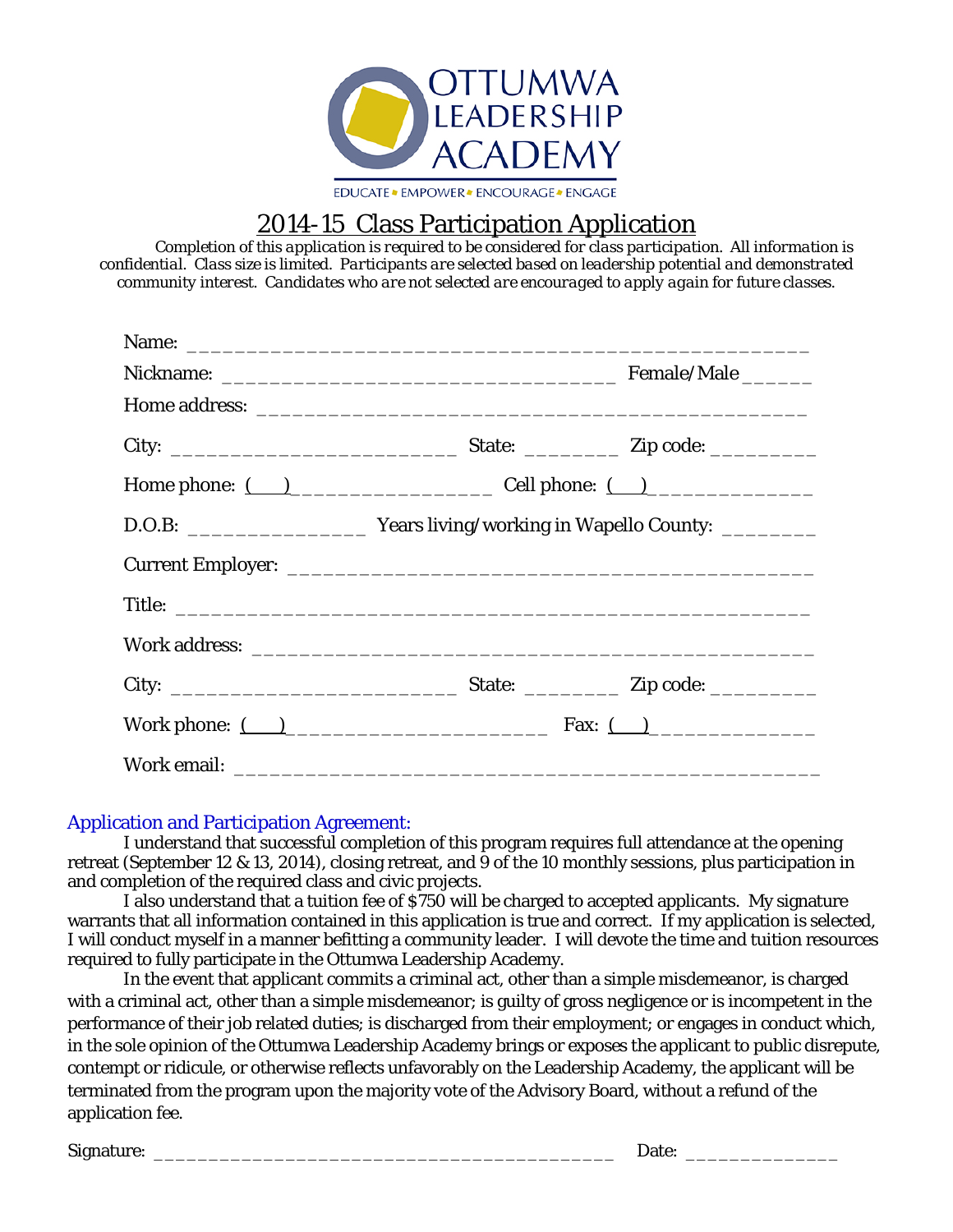#### Acknowledgement by Employer *(if applicable)*

The undersigned, as the Employer of the applicant acknowledges:

- 1. That it consents to applicant's participation in the Leadership Academy, in the event applicant is accepted into the program.
- 2. That as the employer, it will cooperate with the applicant and the Leadership Academy during the term of the program, including accommodation, where possible, of applicant's work schedule to permit attendance and participation in the monthly sessions and class projects.
- 3. That any fees paid by employer for applicant's participation are non-transferable and nonrefundable in the event that applicant does not complete or is discharged from the program.

## **Personal References**

| Name | Company | Phone | Email |
|------|---------|-------|-------|
| . .  |         |       |       |
| 2.   |         |       |       |
| 3.   |         |       |       |

## **Community Leadership**

*(Describe present or past volunteer community leadership positions you have held)*

| Organization | Date(s) Involved |                                                                  | Position/Responsibility |
|--------------|------------------|------------------------------------------------------------------|-------------------------|
| Employer     | City/State       | <b>Other Work Experience</b> (begin with most recent)<br>From/To | Position/Responsibility |
|              |                  |                                                                  |                         |
|              |                  | <b>Education</b> (begin with most recent)                        |                         |
| School       | City/State       | From/To                                                          | <b>Degree</b>           |
|              |                  |                                                                  |                         |
|              |                  |                                                                  |                         |